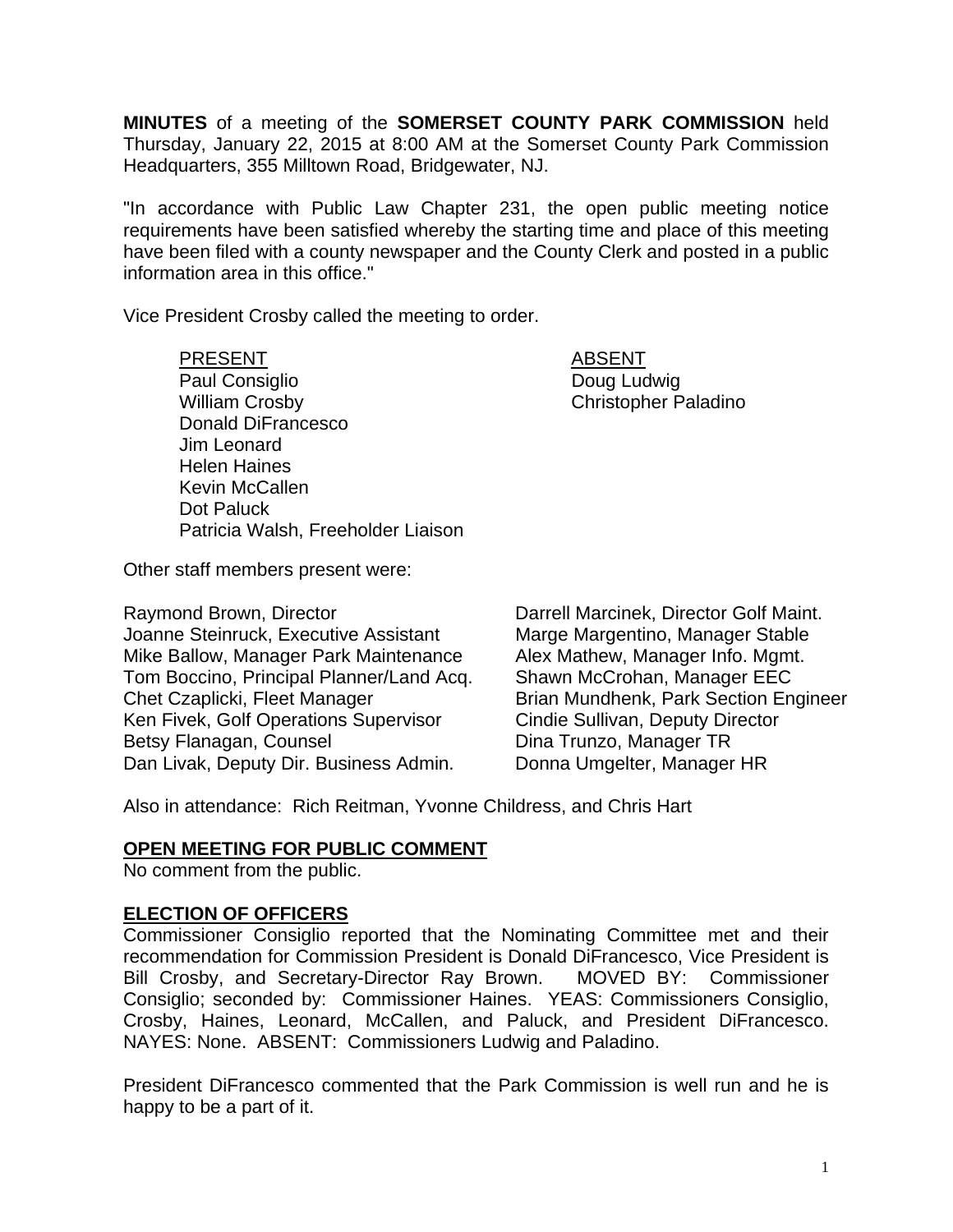# **APPROVAL OF THE MINUTES**

President DiFrancesco called for the approval of the minutes of the regular meeting held December 11, 2014. MOVED BY: Commissioner Crosby; seconded by: Commissioner Consiglio. YEAS: Commissioners Consiglio, Crosby, Haines, McCallen, and Paluck. ABSTAIN: Commissioners DiFrancesco and Leonard. ABSENT: Commissioners Ludwig and Paladino.

President DiFrancesco called for the approval of the minutes of the Close Out meeting held December 30, 2014. MOVED BY: Commissioner Crosby; seconded by: Commissioner Consiglio. YEAS: Commissioners Consiglio, Crosby, Haines, McCallen, and Paluck. ABSTAIN: Commissioners DiFrancesco and Leonard. ABSENT: Commissioners Ludwig and Paladino.

# **DIRECTOR'S REPORT**

Director Brown submitted a report for the month of December 2014.

# **COMMISSIONER CORRESPONDENCE**

- 1. List of Opening Public Meeting dates for the New Jersey Water Supply Authority and a Notice of Rate Proposal for the Raritan Basin System.
- 2. Letter from Township of Bridgewater requesting the use of Washington Valley Park for the Deer Culling Program.
- 3. Letter of thanks from Steven Fuerst.

## **CONSENT AGENDA**

## **RESOLUTIONS**

The following resolutions were MOVED BY: Commissioner Crosby; seconded by: Commissioner Consiglio. YEAS: Commissioners Consiglio, Crosby, Haines, Leonard, McCallen, Paluck, and President DiFrancesco. ABSENT: Commissioners Ludwig and Paladino.

#### **Resolution R15–001 – Designating Representation to the Regional Center Partnership of Somerset County**

Resolution designates Raymond Brown to serve as the voting representative and Cynthia Sullivan to serve as the alternate.

## **Resolution R15–002 – Designating Representation to the Open Space Advisory Committee**

Resolution designates Commissioner Helen Haines as the Park Commission representative and Walter F. Rusak as the Citizen Member.

# **Resolution R15-003 – Accepting the County of Somerset Award of a Contract for Audit and Accounting Services for 2015**

Resolution awards a contract to Suplee Clooney & Company.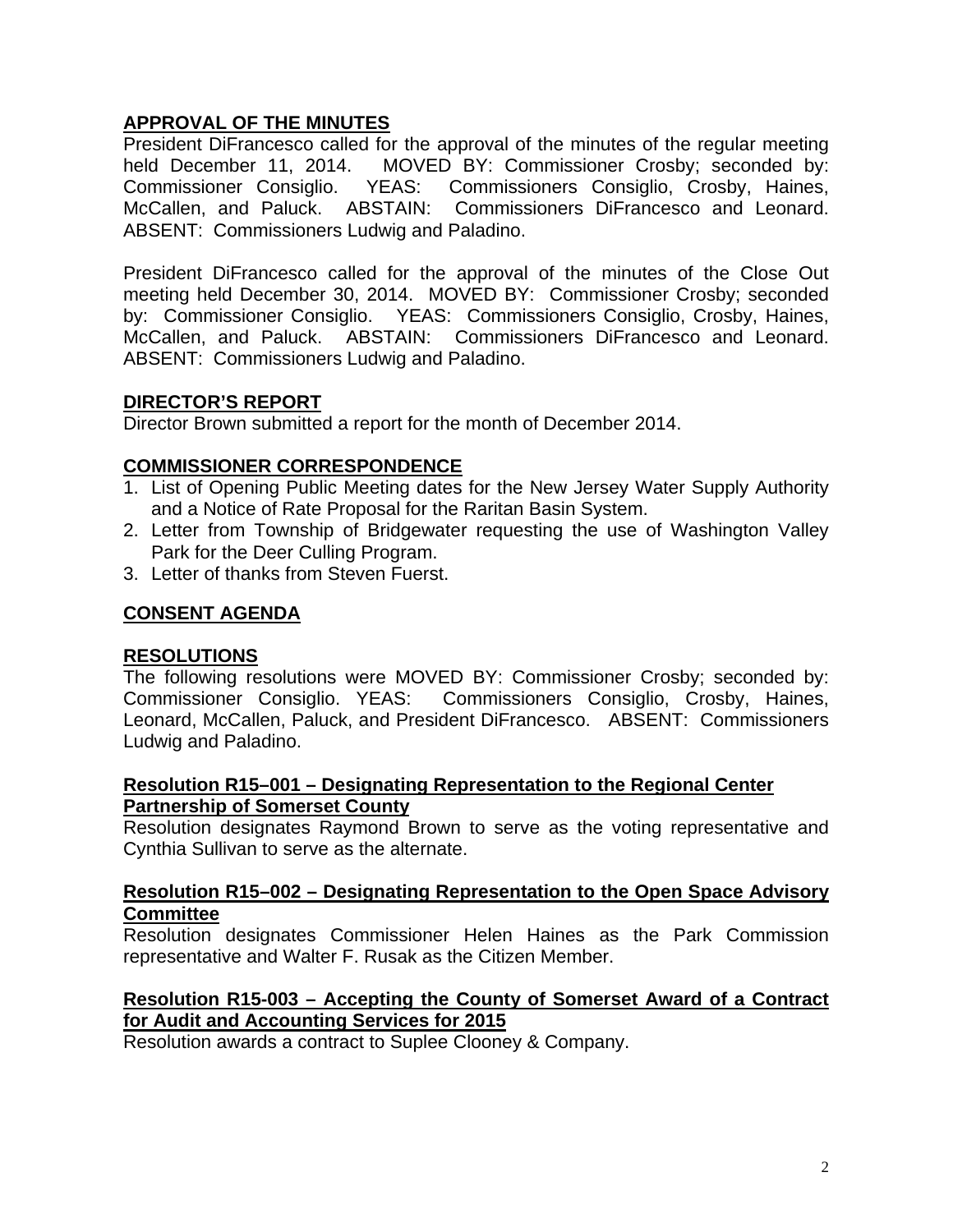# **Resolution R15-004 – Authorizing Contract from Cooperative Pricing Bid for Golf Course and Park Maintenance Materials**

Resolution awards a contract to Andre & Sons, Davisson Golf, Fertl-Soil Turf Supply Inc., Fisher & Son Co. Inc., Grass Roots Turf Products, Harrells, J H Reid On-Site Recycling, John Deere Landscapes, Landscape Materials Inc., Plant Food Co. Inc., Primos Products Inc., Reed Perrine Sales Inc., Seeton Turf Warehouse LLC, Tri-State Materials LLC, Turf & Organics, and Tuckahoe Sand & Gravel Inc.

# **COMMITTEE REPORTS**

Ray reported that the meeting reports will be streamlined and the Deputy Directors will report on the Departments' progress. Time will be allotted if there is a need for further discussion or a presentation. Commissioner Haines requested that reports be e-mailed to the Commissioners by the Monday prior to the meeting.

## **FINANCE/BUSINESS ADMINISTRATION**

A report for the month of December 2014 was submitted.

Dan Livak reported that discussions continue on the Operating Budget. Currently the Park Commission is operating from a temporary budget. The 2014 budget was not overspent. The revenue in 2014 was less than projected.

Ray reported that 2014 was the worst budget year he remembers. Last year's weather took a toll on the revenue. Last December golf offered advance registration which helped the revenue numbers. This is the year that three union contracts will be negotiated. The County has the same unions which will set an example for the Park Commission. Ray will continue to update the Commissioners.

## **HUMAN RESOURCES**

Commission Consiglio, Chair of the Committee, submitted a report for the month of December 2014.

Donna Umgelter, Manager Human Resources, reported that the Employee Safety Fair will be held on February 18 from 8:00 to 11:30 a.m. at the Somerville Elks Club. Horizon will be performing Bio-Metric health screenings that includes cholesterol, blood sugar, blood pressure and pulse, and body mass index.

## **LEISURE SERVICES**

A report was submitted for the month of December 2014.

Cindie Sullivan, Deputy Director reported that at the Alliance for New Jersey Environmental Education Conference, the keynote speaker will be discussing what the EEC is doing with the 3M Grant money (\$50,000 and the Park Foundation matched the grant) to build a STEM/Biomimicry school tour program. The EEC will be building a lab for the program with the grant.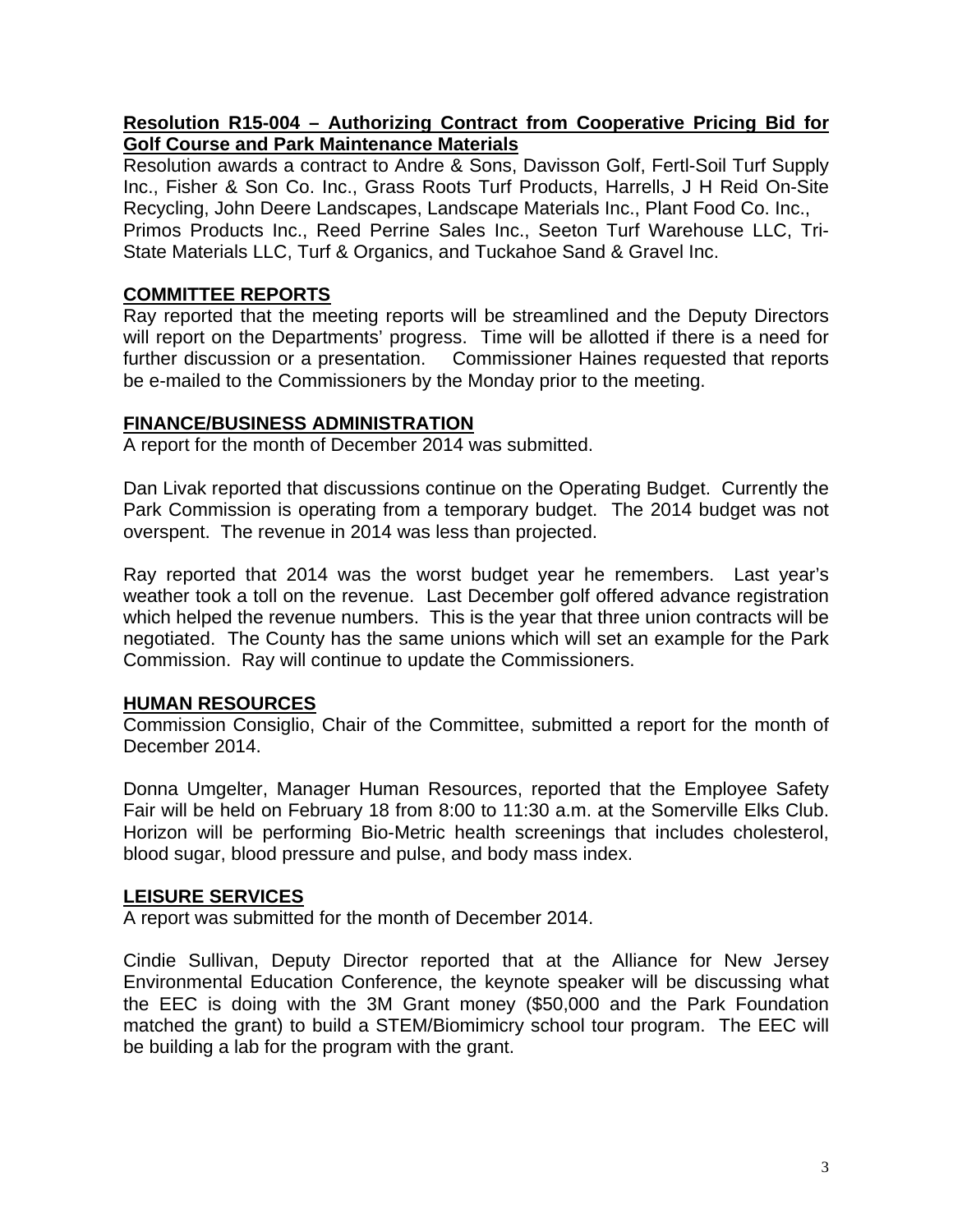Dina Trunzo was asked by the Office on Aging and Disabilities to assist the County with hiring a County Disability Coordinator.

Karren Newman is chairing a new employee wellness program. There is a six part lecture and lunch series every two weeks in January, February, and March. The program will be given by employees that have knowledge in the topic of the lecture. Last week was Recognizing Addiction and Hypothermia. Approximately 50 employees attended.

Marge Margentino was asked by the County Library to present a program on Jingle Bells, one of the ponies at the Stable. The story promoted the lead line program. The recent issue of New Jersey Monthly has a Get Out section that listed the "Fall in Love" Valentine ride at the Stable.

Cindie reminded everyone of the Corporate Sponsorship Breakfast on Friday, January 30 beginning at 8:00 a.m.

#### **GOLF MANAGEMENT**

Commissioner Paluck, Chair of the Committee, submitted a report for the month of December 2014.

Darrell Marcinek, Director of Golf Maintenance reported that Spooky Brook and Neshanic Valley Golf Courses remain open for the winter. Play has been sporadic but better than 2014 at this time due to snow. Maintenance staff continues to do inhouse improvements.

#### **INFORMATION MANAGEMENT**

Commissioner McCallen, Chair of the Committee, submitted a report for the month of December 2014.

Dan Livak reported that Golf Now will be linked on the Park Commission website. Dan thanked Commissioner McCallen for his assistance. Dan commented that Bob Ransone is always thinking of different ways to increase the revenue.

Ray reported that the Golf Now program has been a valuable revenue resource and very successful.

#### **VISITOR SERVICES**

Commission Crosby, Chair of the Committee, submitted a report for the month of December 2014.

#### **PROPERTY MANAGEMENT**

Commissioner Crosby, Chair of the Committee, submitted a report for the month of December 2014.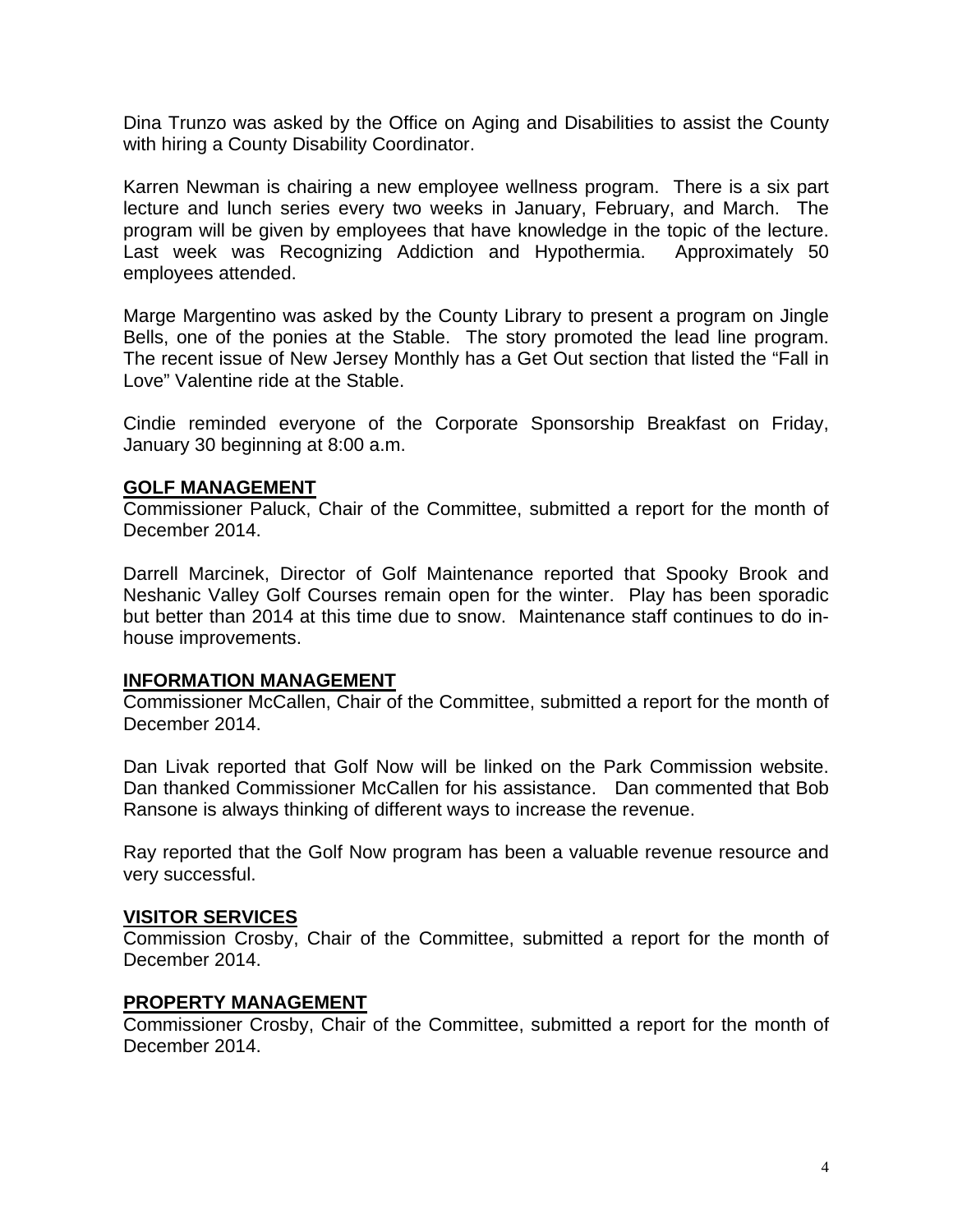Dan Livak reported that \$180,000 will be collected from license fees from farmers and hunters. Five parcels will be bid this year which could increase the revenue.

#### **PLANNING AND LAND ACQUISITION**

Commissioner Haines, Chair of the Committee, submitted a report for the month of December 2014.

Tom Boccino, Principal Planner, Land Acquisition reported that he is tallying the year end acquisition numbers. Tom should have the Open Space Advisory Committee Annual Report at the February Park Commission meeting. Commissioner Haines indicated that the new Chairman for the OSAC should be appointed at the February OSAC meeting.

## **CAPITAL FACILIITES – CONSTRUCTION and ENGINEERING**

A report was submitted for the month of December 2014.

Ray commented that staff is working with Brian and there is a backlog of projects.

Brian Mundhenk, Park Section Engineer, reported that the bid for the first phase of Mountain View Park, a/k/a GSA Depot property, will be accepted on February 3. That Park will have seven ball fields and will allow for future expansion.

## **PARK MAINTENANCE & HORTICULTURE**

Commission Consiglio, Chair of the Committee, submitted a report for the month of December 2014.

Ray reported that staff has responded well to the winter conditions.

## **AUDIT COMMITTEE**

Dan reported that Suplee Clooney continues to be the auditor. The auditors are rotated every year.

## **FREEHOLDER'S REPORT**

Freeholder Walsh welcomed Donald DiFrancesco to the Park Commission and is looking forward to his leadership. Pat commented that many different metrics are used, but in every poll or survey, we reach the top ten because of the wonderful park system we have. The parks in Somerset County are consistent. What the Park Commission does every day makes a difference in the lives of the residents of Somerset County. Freeholder Walsh thanked the staff for continuing to maintain the parks.

President DiFrancesco commented that Somerset County has had a growth in population greater than what was anticipated in the 1970's which puts a strain on the County. The completion of Route 78 has generated more visitors and growth.